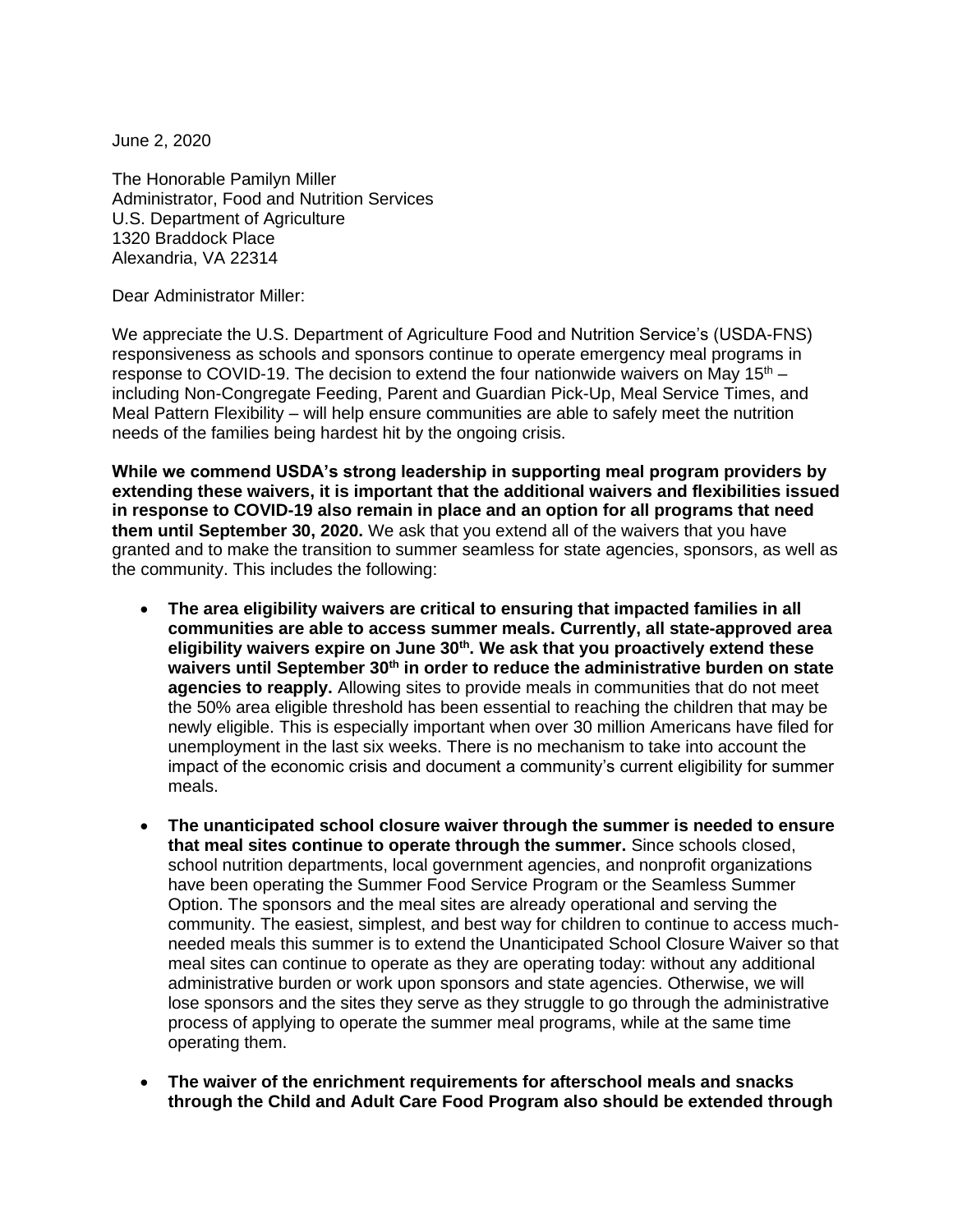September 30<sup>th</sup>. Afterschool meals and snacks are not available during a typical summer vacation, so an additional nationwide waiver that allows these programs to continue to operate through the summer may be needed, depending upon the language in the unanticipated school closure waiver.

**We urge USDA to use its full authority to quickly extend the rest of the nationwide waivers, and state-specific waivers such as area eligibility, until September 30, 2020, or at least August 31, 2020.** Extending the waivers is not only in the interest of public health, it also provides consistency for families and eases the administrative burden on state child nutrition agencies and FNS staff. The urgency of extending these waivers now cannot be understated. Schools, local government agencies, and private nonprofits are making decisions today about whether or not they will continue to operate these programs this summer.

We appreciate your consideration of this request.

Signed:

AASA, The School Superintendents Association Academy of Nutrition and Dietetics Advocates for Better Children's diets African American Health Alliance Afterschool Alliance Alliance to End Hunger American Academy of Pediatrics American Commodity Distribution Association American Federation of Teachers American Heart Association American Public Health Association American Society for Nutrition Asian & Pacific Islander American Health Forum Association of School Business Officials International (ASBO) Boys & Girls Clubs of America Bread for the World Catholic Charities USA Center for Ecoliteracy Center for Law and Social Policy (CLASP) Center for Science in the Public Interest Children's Defense Fund Coalition on Human Needs Common Threads Congregation of Our Lady of Charity of the Good Shepherd, U.S. Provinces Congressional Hunger Center Council of Administrators of Special Education Council of Chief State School Officers D.C. Hunger Solutions Disciples Center for Public Witness Feed the Children Feeding America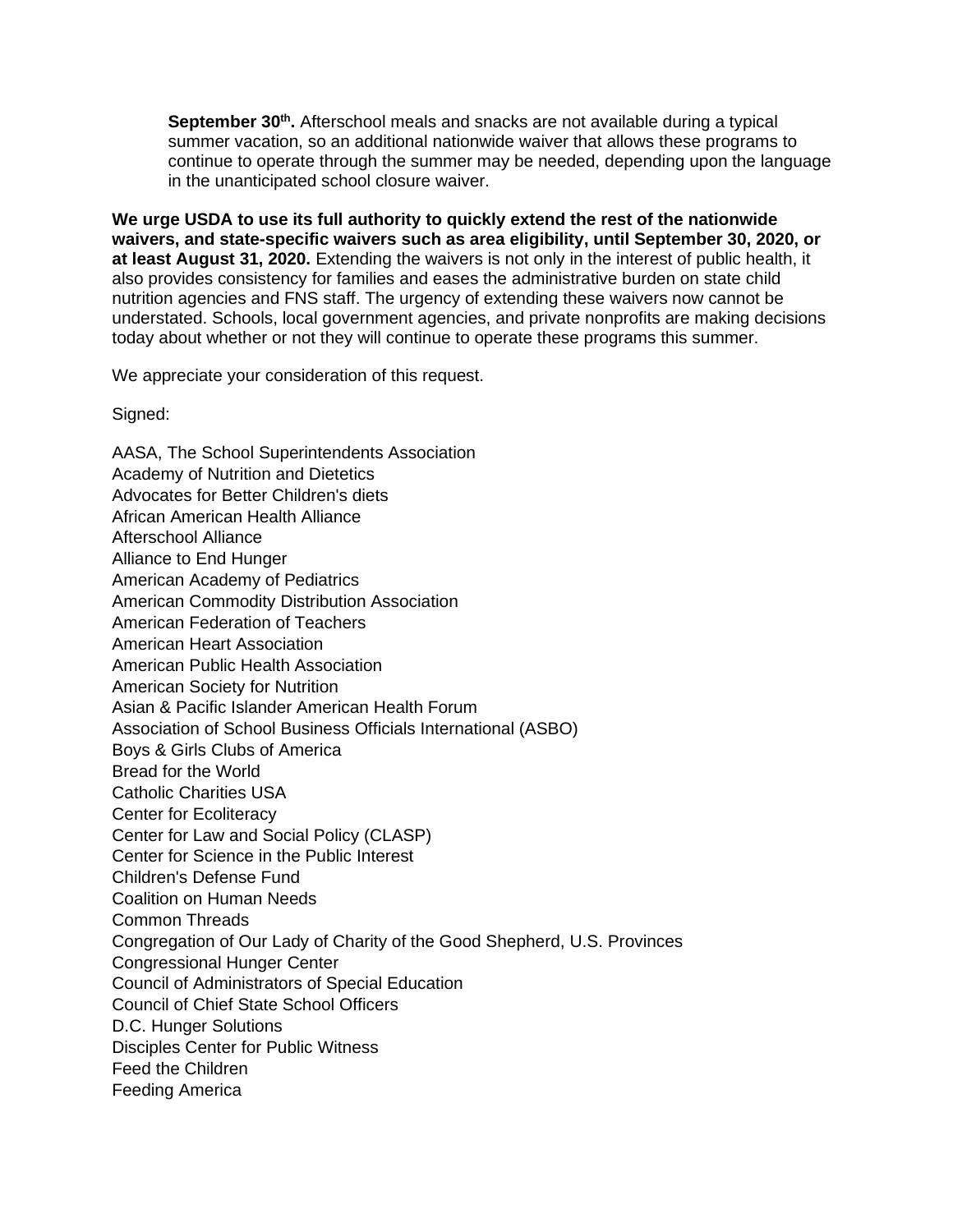First Focus on Children Food Research & Action Center **FoodCorps** Forum for Youth Investment FPWA Girls Inc. Healthy Food America Laurie M. Tisch Center for Food, Education & Policy, Teachers College, Columbia University LunchAssist MAZON: A Jewish Response to Hunger Meals on Wheels America NAACP National Advocacy Center of the Sisters of the Good Shepherd National Association of Elementary School Principals National Association of Councils on Developmental Disabilities National Association of Secondary School Principals National Association of State Directors of Special Education (NASDSE) National CACFP Sponsors Association National Commodity Supplemental Food Program Association National Education Association National Farm to School Network National Health Care for the Homeless Council National Human Services Assembly National Milk Producers Federation National PTA National Recreation and Park Association National WIC Association National Women's Law Center NETWORK Lobby for Catholic Social Justice Network of Jewish Human Service Agencies Partnership for America's Children Public Advocacy for Kids (PAK) RESULTS Revolution Foods Save the Children Save the Children Action Network School Nutrition Association SchoolHouse Connection Share our Strength Society for Nutrition Education and Behavior St. Lucie Public Schools The Children's Partnership The Education Trust The Forum for Youth Investment Trust for America's Health UnidosUS Union for Reform Judaism